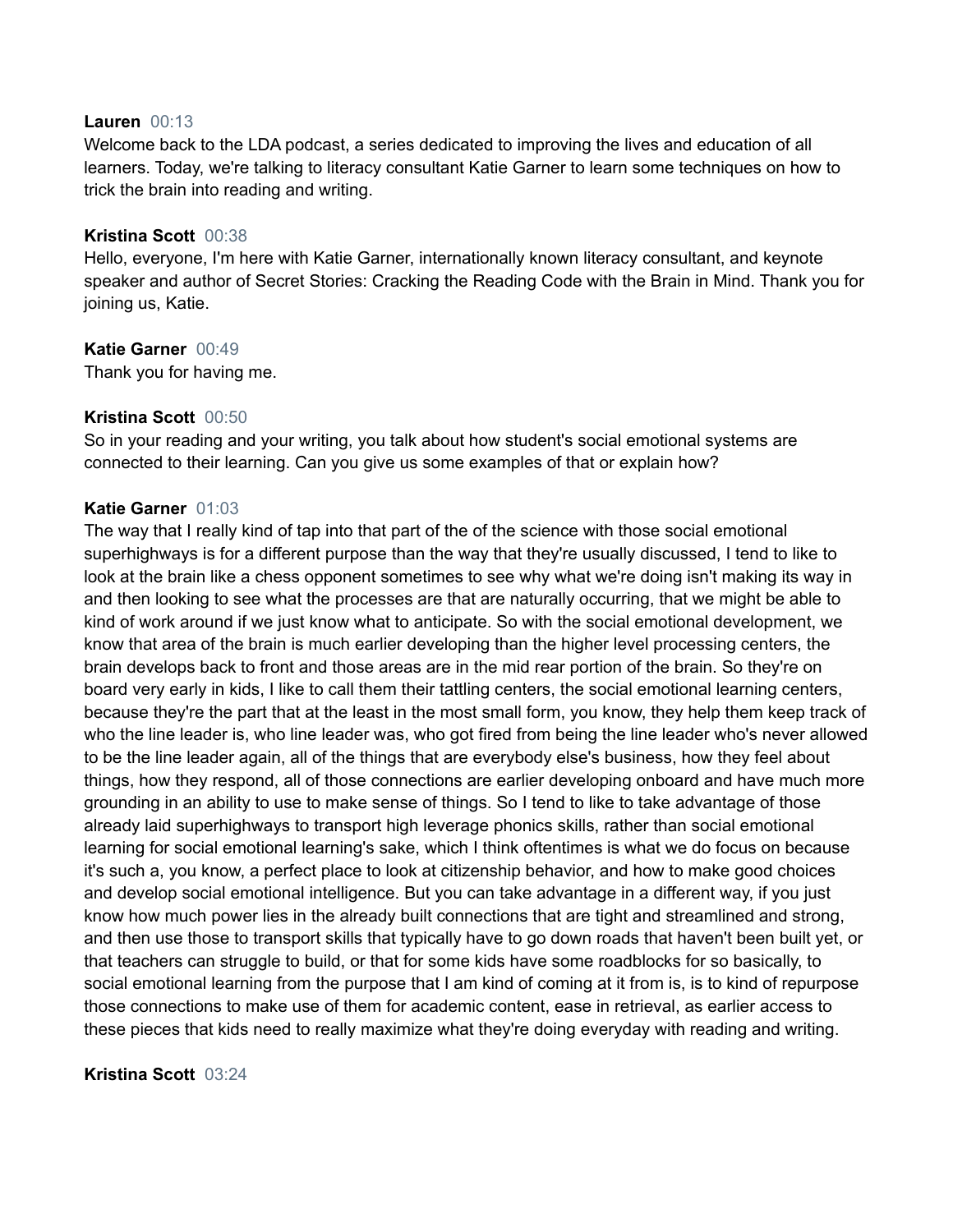So it's not just social emotional learning for social emotional learning's sake, responsibility in decision making and how to work well with peers, etc. Instead, it's social emotional learning tied to academic content.

## **Katie Garner** 03:36

Yes, and what's fused together is used together, so they will work backwards. And in other words, all of the things that you just mentioned, which are perfect, those help drive their decision making every day, you know, if they see a student on the playground without a friend, the idea that, you know, they might feel empathy and then want to go play with them. And if they see...if they decide they want to hit Susie over the head, you know, not that they should be deciding that, but let's say they did, they're not going to do it when they're the line leader, everybody knows that. When you're at the front of the line, you behave like a perfect angel, but at the back of the line, you can get away with murder back there. So the decision making about those types of behaviors that already drive their behavior every single day, we're going to use that as a compass to start driving decision making about letters and the sounds are most likely to make in words they've never seen before. So like you know, positional sounds of Y, for example, as a phonics skill it's a high leverage phonics skill and it's typically taught mid to end of first of second grade. Kids need to know that in kindergarten, really, really on the first day because we tell kids you know Y says Yo yo yes, yes, yes. And then we want to march two feet to our calendar and we blow it to heck by looking at where it's like July, January, Sunday we read a big book that's by this author tell them that's the boy's bathroom. So every time they turn around they see a letter that's never making the one sound we say it should but it's doing everything else. So if kids understand and there's a whole little you know, little story about sneaky Y and it's actually pretty simple but he's only sneaky when he's at the end of a word, and no one can see him. You know, he'd never be sneaky when he's a line leader, he does exactly what he should up there. And why he's sneaky or what it does when he is sneaky is connected with what he did that made him sneaky. Y he took a couple of capes from a couple of superheroes and he uses them to have their powers so that he can say their name at the end of words like mommy, candy, daddy, sky, July. So kids have this ability to manipulate words and decision making about what those letters will say in words by thinking about what they would do, what would drive their behavior. Y is going to be sneaky at the end because that's where they would be more likely to do something they don't want to be seen doing at the front when everybody's looking. That's where you put on your best behavior. Yeah, yeah, yellow, yes, you, yak. So just little tiny things like that kind of help kids gauge and get a foothold in how to work with text that's all around them and just get more of the code faster. So that it's not just about individual letter sounds and then blends and then digraphs, it's not a three year track to get the whole code, we can kind of start giving them like a smorgasbord of access far earlier than they should have it by taking advantage of things they already understand. And just connecting new information to it's already deeply entrenched in their daily experience, their daily behavior. So it's that kind of an idea. It's just a way in to open up faster access to more of what they need to milk the reading and writing they're already doing every day.

# **Kristina Scott** 06:31

So you really tap into tricks and strategies that relate to their personal lives in order to then fast forward this reading for them.

# **Katie Garner** 06:41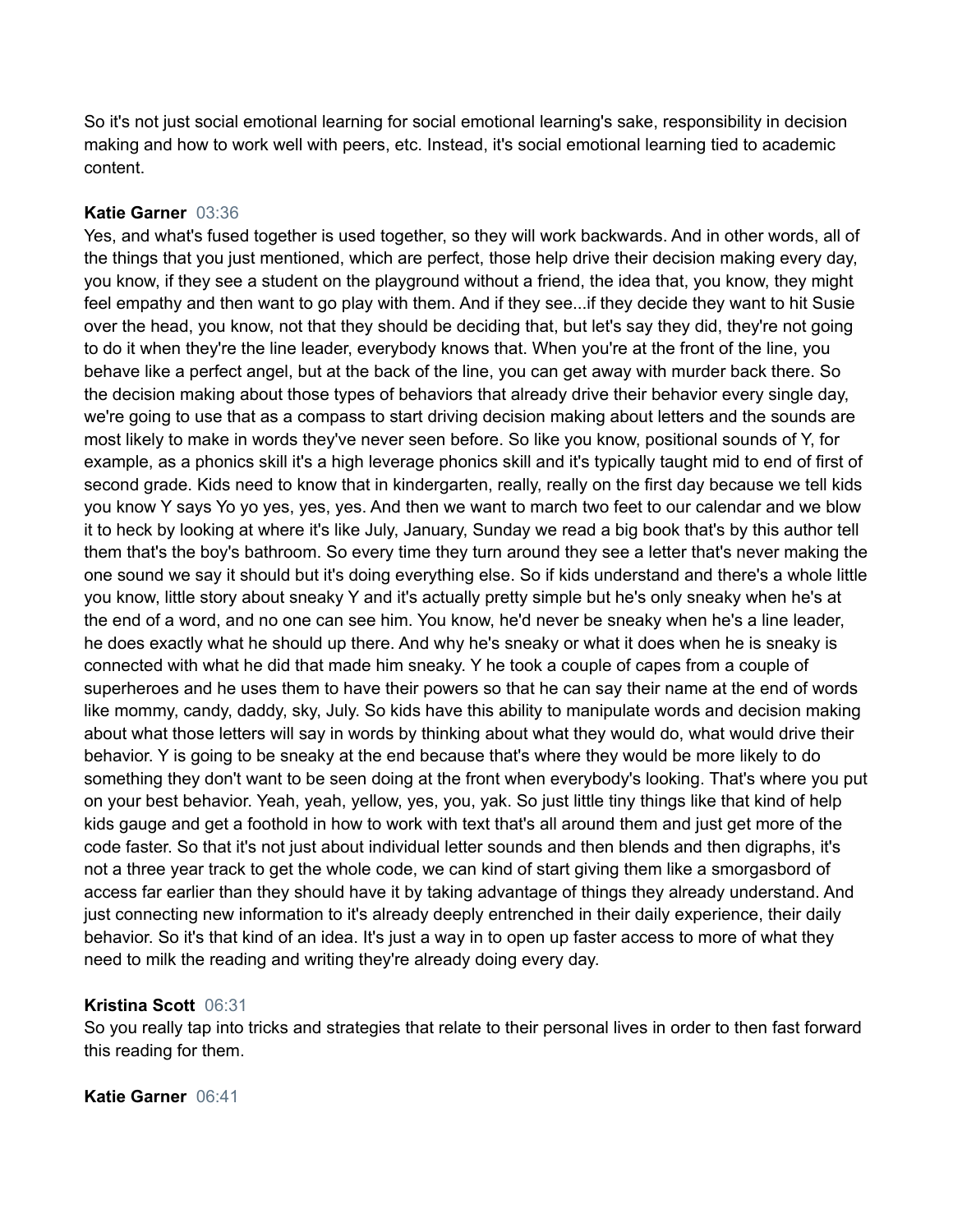Absolutely. And that's so important. If you think of the code, you know, the code or phonics is just one part of the recipe that's reading, you know, fluency, vocabulary, comprehension, all of those pieces are equally important. But the problem is, if kids don't have that one piece of the code nailed down, it just wreaks havoc with the entire dish. And it makes it impossible for you to work on comprehension at upper grades, kids can't read, they can't build the vocabulary they need in order to comprehend if they can't read and you surely can't work on fluency if they can't even just read. So it is just one piece, but it's the piece that's pivotal. And from any corner of the world, you view it from whether it's kindergarten or upper grade, you know, it's a big hurdle. When kids don't have it at the upper grades it's a hurdle because it blocks access to curriculum. You know, they can't read the information from old texts, they can't construct the persuasive argument that's supposed to be the focus of your lesson. But at the early grades, you can't do diddly squat with just individual letters and sounds, you can't do anything. You know the word 'How' is h-ow , like I said the word August or I didn't say the word August, but I was in my session. So this feels like a continuation of it. You know, we look when we talk about capital A and we sing little songs that A says "ah" and A says "ay" and then we walk to the word August and we say the words August. So we're constantly contradicting ourselves as long as we're forced to piecemeal this puzzle out and in bits and pieces and a puzzle. Like I like to ask teachers at the beginning of the session, you know, what do you do with a puzzle that you only have like some of the pieces for, and their first response is we throw it away. Now teachers don't throw anything away, like ever, there's nothing we will throw away unless literally, there is no possible use for it. And that's how a puzzle is when you don't have all the pieces, you can't do anything with a puzzle unless you have all of it, that's by definition, and the code is the same. You know, I can't write about my pet mouse in kindergarten. If I look at the alphabet training, there's no letter that says "ow." And if you let your program be the teacher, programs are a great playground. But the teacher and the program is not going to give the "ow" sound until second grade or middle of first and middle to end of first or second. And my mouse could be dead by the time I get the "ow" sound that I need to write about him. So it's just kind of the idea that kids need whatever is necessary to write the story they want to tell or to pick up a book they want to look at or just even make sense of what's on the lunch menu. And so fast tracking, it's key at the early grades. To do that you have to find a way in upper grades, they've got to fast track what kids don't know. So they can plug holes fast and get to where they're supposed to be going. So using the neuroscience, looking at the brain from a perspective of what's strong, what's weak, brain plasticity, lets us tap into areas of strength to bypass areas of weakness, and it's all based on how we wrap up the skill content. So if we wrap it up with a social emotional disguise, we can trigger those stronger areas to engage and retrieve and hold the information to get around areas that maybe haven't quite gotten on board yet. And then little by little let those developmental changes occur as they can but we're not waiting to front load the code, we're giving them access to things much sooner. Or if you're at an upgrade much quicker, so that they have what they need to see that transfer to what they're actually doing every day. That's where we lose a lot of our value is the skills we're teaching when they're piecemealed out there not transferring to what they're actually seeing in real text all day long.

### **Kristina Scott** 09:52

So you mentioned prescription programs and I work with a number of districts that buy into a prescription reading intake program that...

### **Katie Garner** 10:01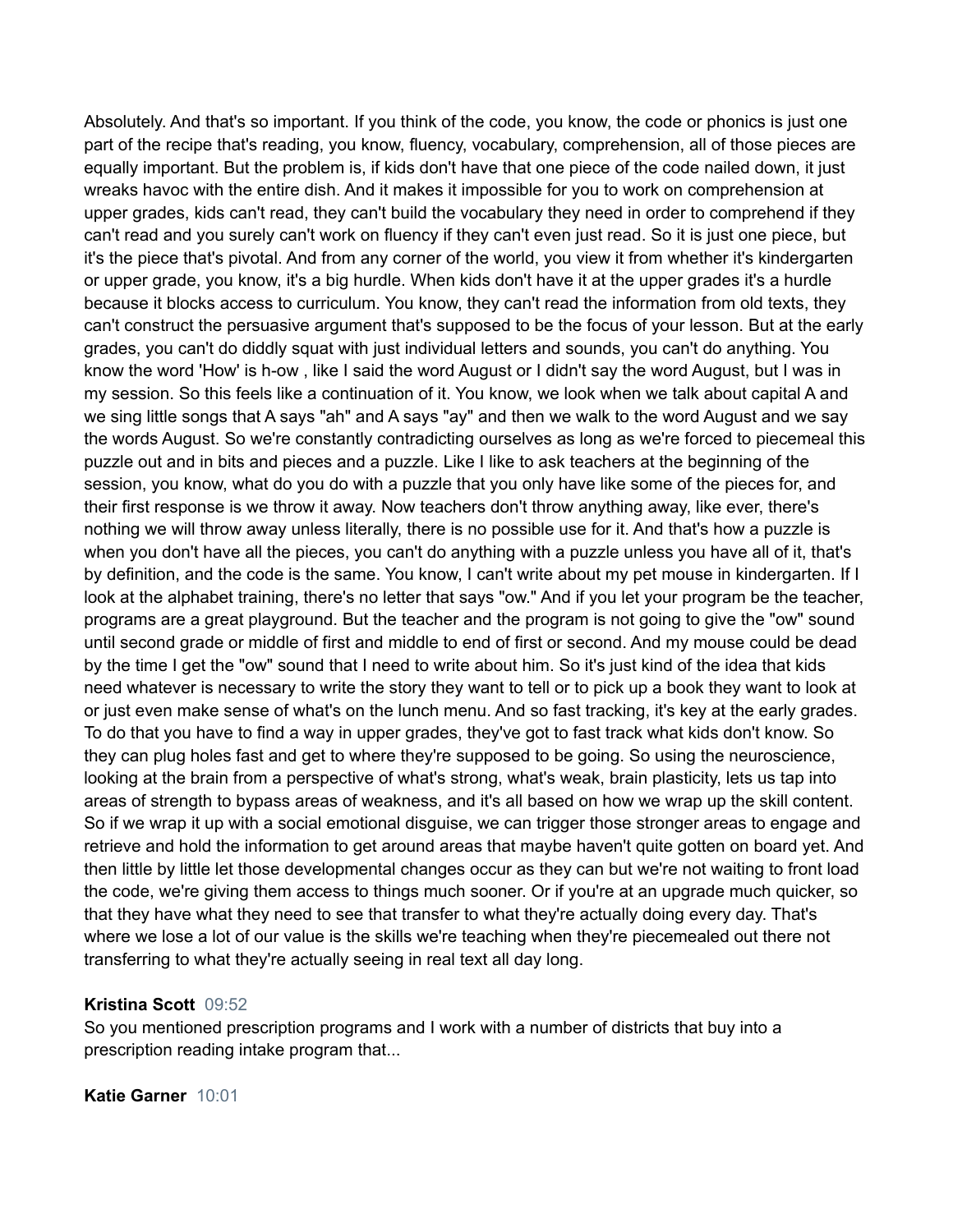And those are good.

## **Kristina Scott** 10:02

that piecemail out. So how do you supplement that because it sounds like we should be supplementing those programs.

## **Katie Garner** 10:09

Well in order to really maximize, I look at programs like playgrounds, you know, having taught for a long time we've had playgrounds we love, and then they take the darn thing down because it's a liability. And then they give us a playground that nobody likes, or maybe we get a playground that they can use most of the pieces, but nobody's allowed on that thing. Meanwhile, that just becomes like the behavioral problem because everybody wants on it. So programs or playgrounds are going to come and go as mandates and initiatives shift and change. And they are your playground, that's the place where kids can flex their reading and writing muscles, but the teacher has to give them the muscles. And to do that teacher expertise, you know, research has shown teacher expertise is the most critical variable for effective literacy instruction, the program is going to give you opportunities to engage those kids with reading and writing. But the ability to read and write comes from your ability to teach them how, and that's where there's a big disconnect, because we weren't taught, I mean, phonics was not a focal point of instruction for most of us who are teaching. Currently, I got a master's in reading. And all I got that involved anything with letters and sounds was one song. And it didn't even give me both sounds letters can make by themselves if they were a vowel, let's say, or soft. So it's not a skill set we have and it's not intuitive, phonics isn't something that you can just create an obvious way to make sense of letters that seem to not ever be consistent. So what I try to bring to this is a deep and to get skill set for teachers to have that allows them to put meaning where there wouldn't be so that they can really milk what's in their program. The program dictates the path you're on that day, what if it's August, like I said, if it's August, we're gonna be looking at this word August every day, I'm going to look like the world's biggest liar. If we sing this alphabet song every morning, and I tell you, while I'm pointing to the capital A that A says "ah" and "ay," and then I marched and pointed to the capital A in August. So obviously, my program or my daily experience will be with this scenario until it's September. So this kind of dictates what key I might need to help unlock that pattern. And the brain is a pattern making machine. So to keep it in the game, you have to be connecting dots and laying a bread trail that doesn't just stop. And so whether it's the calendar, or whether it's your reading story and your reading program, whether it's a phonics program, and you're on page 24 with our controlled vowels, whatever it may be, you've got kind of two choices when things don't have a logical meaning attached, repetitive use in practice, use it or lose it, which is what happens with phonics, or cheat. Make it make sense, align it with something that already makes sense that they already know. So it's not new learning anymore. It's something that's brand new connected to something they've known for as long as they can remember. And now you get this leg up to start actually letting the use it or practice come in for the real purpose of reading and writing. You know, for example, if I tell them that there are two letters in the word August that are in love, they have this huge crush on each other. And the reason you guys thought this word was ah-aw-gust, you guys just didn't know this secret. They have been head over heels in love forever. And anytime they have to stand like right up against each other in a word, they get so embarrassed that they always put their heads down and go, aww, and that's the sound they make. It's actually not just AU, it's AW two, then I'll have a little picture of them with little hearts, and they look like little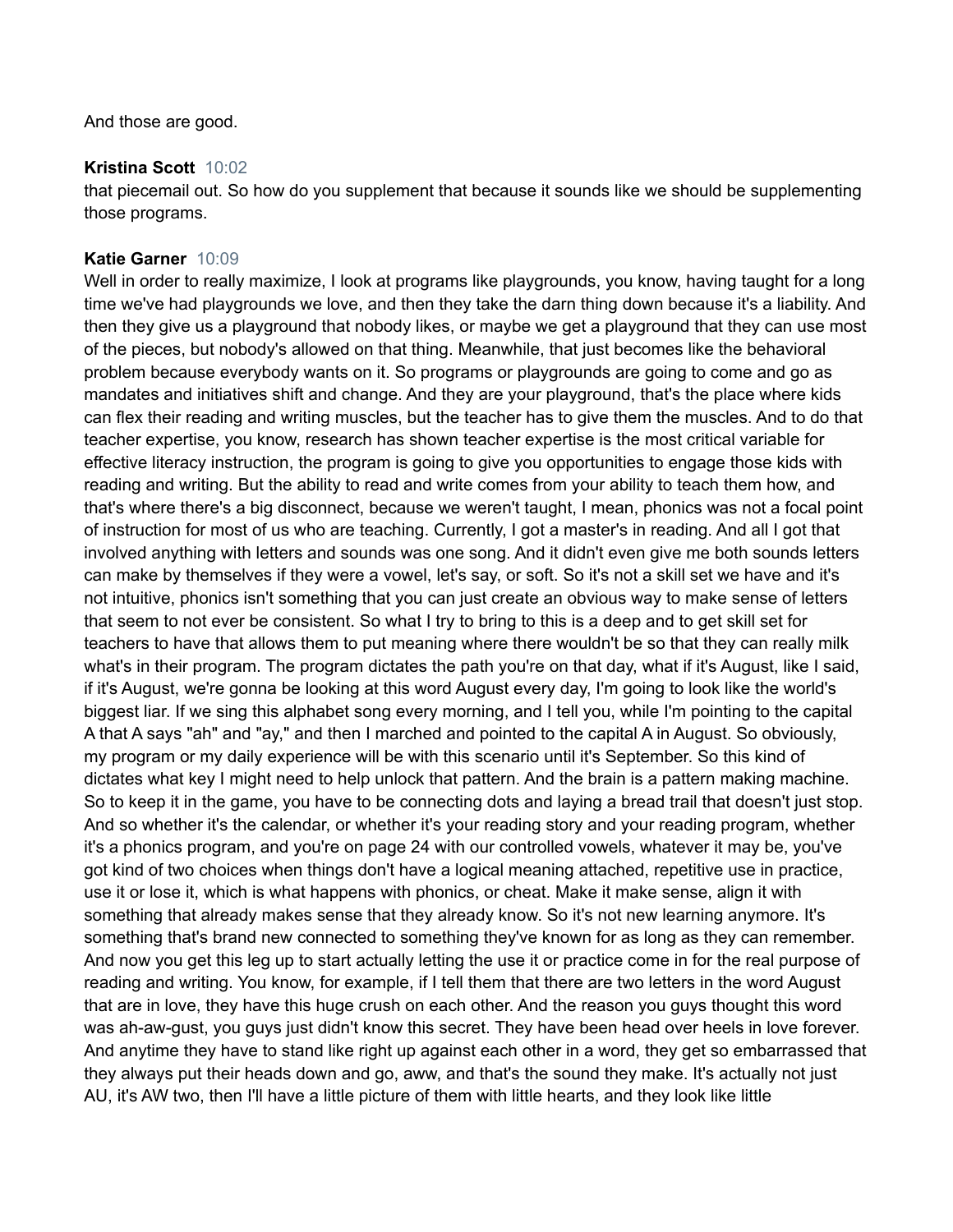sweethearts. And look guys, they're not just in this word. Look there in Austin's name tag. Look, Austin, look over here. We just read this book yesterday about Alexander's terrible, awful, horrible, no good day. Look at all these words that have this grown up reading secret. If you didn't know the secret, you know, you think this word was "ah-guest", or you might call him "ah-stin", or that word would be "ah-wa-ful." But now you know the secret. Now, once you've tossed that out, you have so many opportunities throughout the day to milk that because not only every day of the month of August will you have an ability to show them how that key unlocks that word, but if you go to the cafeteria, and there's spaghetti sauce, that's one of the choices or when they see the word saw, or if you read a book about a dog and his paw got hurt, there's so many opportunities because text is everywhere. The problem is kids can't make much use or value from those experiences if they don't have anything to connect it to. And with those individual sounds, you know if I can tell that little secret, yes, kids can go "aww", when they see the little hearts with those letters. But if they don't have the other piece of the pie, which is the individual sounds, they might not know they could read the word "saw." So what happens is, what powers things up is when they have both, because when they have the sound and then they also have the "aww", they "saw," so I can read that word, but it takes two to tango. So if all they have is the individual letters and sounds and they don't know what letters do when they come together, it's like one hand behind the back. The secrets are an immediate thing. You walk out the door as soon as you hear it, it's yours. There's no practice needed, because it makes sense. The practice will come in the form of transfer. Let's use it. Let's use it, let's use it. But you can't even really do that until you get these individual sounds, but that comes up at the same time, and that's a big point I really try to impress is, you know, when it's about cheating the brain another way we do it is muscle memory. Not typical rote singing, but knowing what the brain does that's so beneficial when we learn through a song, but then taking out the one piece that's not as helpful, which is that we go on autopilot. And if we have a way, if we know why that happens, why does the brain lock a song into a whole read-only disc from beginning to end? Why does the kid have to sing from the beginning to end to get the piece they need out of the middle. So if you know why you can cheat, so they don't have to do that they can start right on the part they want. And that's how the individual letter sounds are taught. So they take two weeks to two months. And I shouldn't even say taught, I actually realized this morning. So I thought about this yesterday, they're not taught, it's called the better alphabet, and you can Google it, and you'll find it. Even on YouTube. If you put my name in with it, you can pop it up, see how to do it and do it with your kids. But it knocks out the individual letter sounds in two weeks to two months, and it's pre K and kinder, same acquisition time. It doesn't teach them. It doesn't. It doesn't teach them, it doesn't practice them, it imparts them. It literally implants them into their lips, tongue, and teeth. And that simultaneously is occurring while you're also taking opportunities to share these secrets about what letters do when they don't do what they should. And only by doing both, do you maintain the credibility of being consistent. Because if you only do one, if you trek bits and pieces of the puzzle out in little piecemeal increments, then nothing you say holds water ever, and transfer never happens. And so you get no value out of all those text experiences other than going through the process, kids aren't taking out what you intend, because they're not bringing enough tools to the table to make sense of it. So it's that access and getting to fast track these critical pieces of the code, so kids have more sooner, that really powers up your instruction that's already built in. And that's your program. And not just your reading program, your math program, your science, every access point throughout the day where kids are engaging with words, all of those are ripe opportunities to extend your reading block to a never ending all the way taking to home commercials, road signs, billboards, I mean text is everywhere, as long as kids have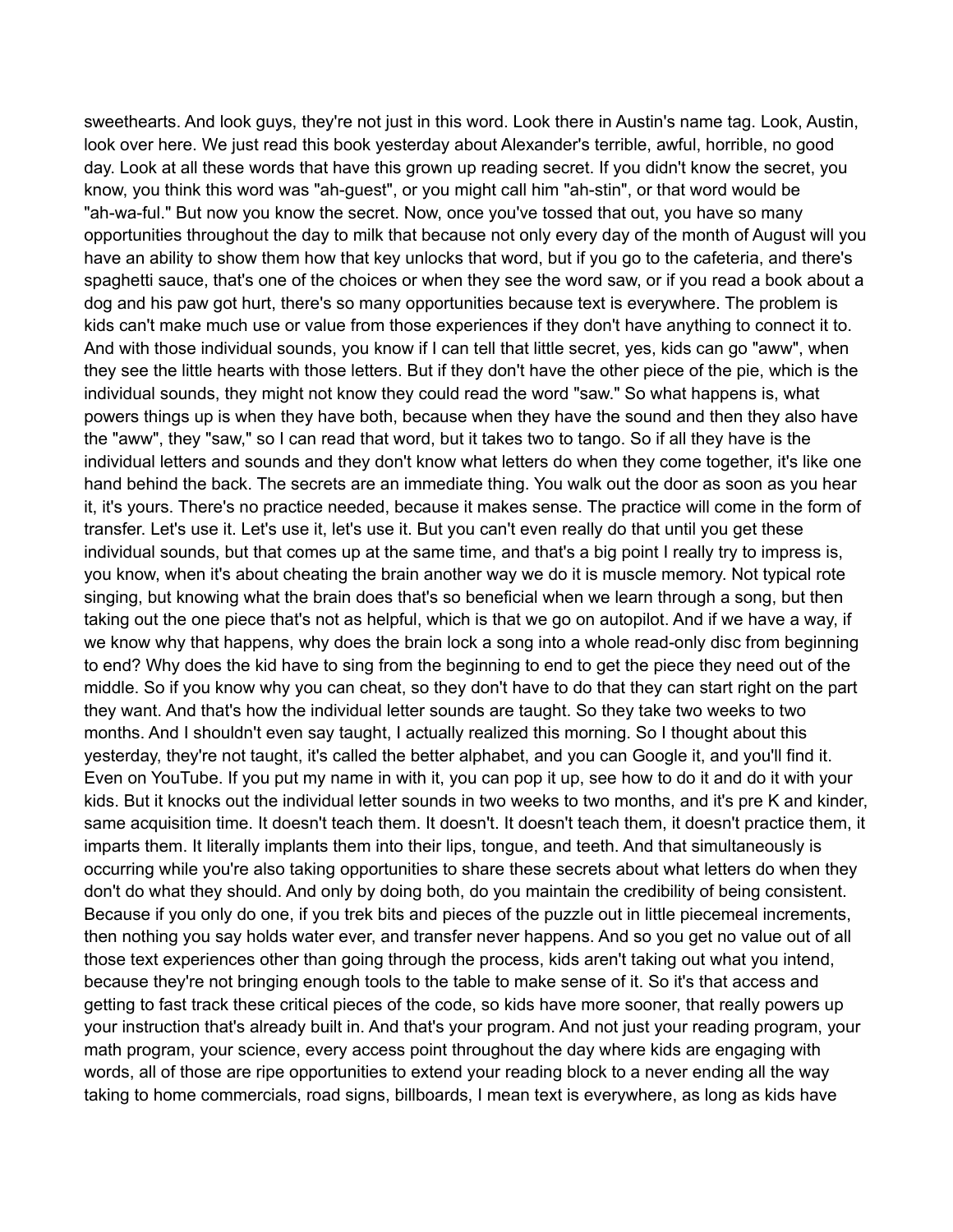some tools to kind of try to make sense of it years before they normally would if we make them wait until the end of second grade. And that's if they're on track. If they're not on track, it's a never ending process for a lot of our kids, you know, and sadly, a lot of our kids who don't pick up all these skills by the third grade, it's the time to get them as considered done because testing hits. And so then it's all about how do I learn to work around everything if I can't read. And that almost becomes the focus of instruction, which is really sad, you know, for kids who never capture what they need to really be proficient and literate through life.

# **Kristina Scott** 17:43

So you mentioned the issues with piecemealing out programs. You also mentioned some tricks. Can students handle multiple tricks at the same time? Or is there like a cognitive overload at some point?

# **Katie Garner** 18:00

The brain is always looking for a logical explanation. So anytime you say anything, the first thing we try to do, our brain is like the ultimate pattern-making machine. So whatever you say to me that flies in the face of what I think I understand, I'm going to start patterning out what could possibly account for that. And when I can figure that out, I usually will give you a nice big brain burp that goes, "Ah, I get it." And that's what we're on a track to do all the time. So with text, when we're talking about things, I mean, you pick and choose. But obviously if it's a key that only applies, you know, if it's the last day of August, there's nothing pressing, about the need for you to know the secret about "aw" that I have to toss it out. But if it's the first day of August, we got a long road ahead of us with me making no sense every day. So that's kind of where you pick and choose. It's not that...the beauty of really the other piece of this is two parts. One is anything that's a story-based framework, there's no expectation, so you're not a waitress sticking it on someone's table going 'eat this' and once you finish it, I'll give you the next part. It's a buffet and on a buffet there's no pressure, a story allows you to come to it and connect with it as you can and walk away with what you want, based on what makes sense to you. And if it's a story that's rooted in what they already know, and that's really a key piece with brain-based learning is using stories to teach is to go with what they know, don't have aardvarks and anteaters and crazy farmers with queens. I mean, that's random. If you can dig into stories to match up or align with the content you're trying to teach and their stories that they already have their bearings with. They already know in that sort of scenario, what they would do, why they would do it, who they would do it with, that's where you get this incredible compass to drive decision making, with text, with math, you know, with whatever the new content area might be. So it's a powerful tool, and it's one that you can't overwhelm. You can't be overwhelmed by a story because at the end of the day, it is to you whatever you're able to make of it. So I would also say there's no point in overloading things that aren't needed, like, if I'm gonna give you a key to a door we're not going to be walking in, that's kind of pointless. So that's where your program becomes very important because it is dictating 'where are we playing today? What's the story that we're reading? You know, what's the math directions that we need to read in order to do this?' Or if I'm an upper grade teacher, you know, what's the informational text passage that we have to make sense of in order to construct an opinion about what we're going to be writing. So you know, the code doesn't change whether you're five or 50. We just need all of it, the text level changes, but the code doesn't. So what you're applying it to is based on what your corner of the world looks like, if you're inclusion, push in fifth grade, second grade kindergarten. So you toss out what they need when they need it. And you use your own judgment of is this going to be like a most needed piece? Like, is this one of the biggest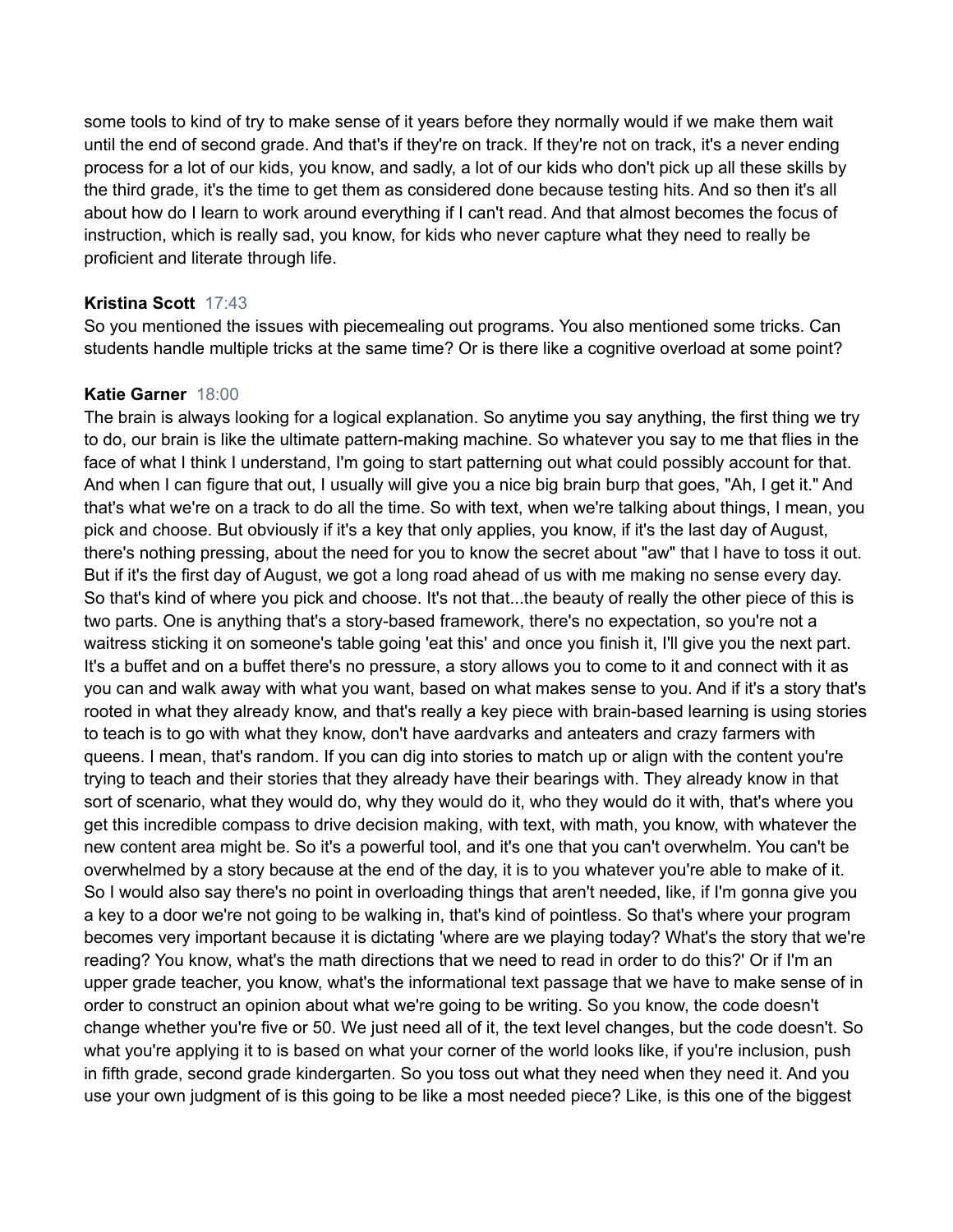holes in the boat for this learner that we're going to need based on what we're doing and where we're going? Or is this random, and I don't really need to hit it. Now, kids will become very quick. And this is the other piece of the brain base kind of strategy ideas. Setting up this need to know, where any time letters don't do what they should "there's a secret you didn't tell us! I know there is because that word doesn't make sense. See those words. Our our, that doesn't make sense, there's got to be a secret in it." So what happens is when letters aren't doing what they should, they've become conditioned to realize that means there's a grown up reading secret in it that you didn't tell them. And all of these are secrets, that's a really big piece, because for kids who either are at upper grades, and they don't know what they don't know, and so they don't have a need to know, you know, and then kids that are in early grades where they don't even know there is anything they're supposed to need to know, teaching the brain with a need to know already there is a night and day difference in terms of how it sticks. So you always want to put that catcher's mitt in place first, secrets are a really great way to make sure that you've got that focused attention. And it's not just a cute little gimmicky thing. There's a lot of ways to get that need to know to trigger secrets or one way, it's a heightened state of alert, you know, there's a change physiologically heart rate, pulse rate, the information that you receive, when you're in a state of need to know, you actually are able to mark that information from memory and prioritize learning in the brain just by triggering that first. So it's almost like that information goes down a different chute. So if you have a way to get universal curiosity piqued, that's the goal. One way is it's a secret. Another way is a novel approach, meaning a pitch change, or an extreme body gesture, what that will do is trigger the brain's need to know from almost a self preservation end, which is 'what's going on, what's happening?' And that's fine. All I need is that moment of interest to get you to look up, which if you don't speak English as your native language, you might be used to just tuning me out sometimes and not looking up. So if I'm going to give you something that's really critical that I want you to take in with a need to know I have to trigger the need to know first. So there's all kinds of fun ways to do it. But that's really the key.

### **Katie Garner** 22:59

I give an example in a workshop about a little girl who is a four year old, she's the daughter of a teacher brought to a workshop because I do PD. And this was a I did pre K through second grade in the morning, and I had the teachers for upper grades in the afternoon. And she was along for the ride with no babysitter, and she was playing on her mom's phone the whole time. And she only looked up one time during that workshop. And it was when I was talking about the two letters that were in love. And I was holding up their picture with the hearts and I went, "aww," and I had my body like all sideways bent over like I was kind of in love and embarrassed. And she looked up from her, she was playing on her mom's phone the whole time, and she looked up for a minute and gave me about four and a half seconds of this real focused attention trying to figure out what was going on because she was sparked by this strange sound and an extreme gesture. And then she looked back at her phone and totally lost interest. So about an hour later, we took a break. And after the break, I went up to this little girl with this card with the hearts and I said could you tell me what these letters say. And I had an "aww" with the hearts and they had blushing cheeks. And she looked at me and she went "aww", and she did the same little head tilt arm wiggle, same vocal inflection. And that's really the key there is, had you not triggered the attention first, she never would have had a need to know. And it's almost like I wasn't trying to teach it. She wasn't trying to learn it. She just looked up at the wrong or perfectly right time. However you look at it, she got stuck with it. And now it's hers. Now what she does with it will depend on how I model use,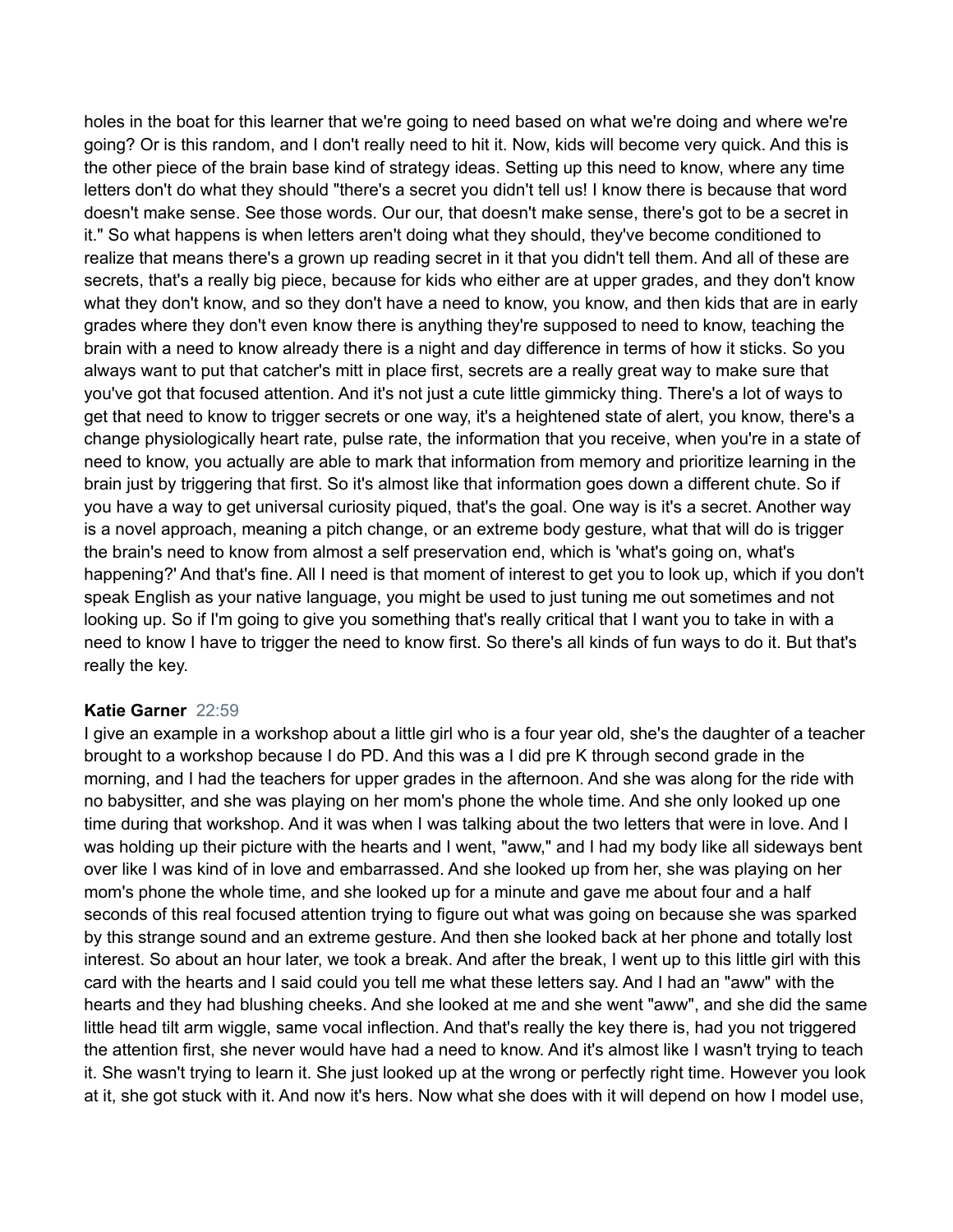or give opportunities for what it's there for. And I wouldn't expect her at four to maybe need to do anything with it at all. But maybe she will go home and when mom reads Alexander and the Terrible, Awful, Horrible, No Good Day, maybe she'll point to the AU or "aww". That would be surprising but depending on where her readiness level is on that bell curve, it's just who knows and that's where it's a buffet, it's kind of open-ended, not buffet as in laissez faire or whenever something happens, more so fast tracking, you know access giving more access sooner but not teaching with an expert quotation, not a waitress that expects something to be done before you get to go on to the next thing. So fluid learning, that's not as linear. And the code is really best served in a more fluid way. Because poor little Howard, you know, like the little guy with a mouse, I mean, he's just out of luck till second grade in why he's Howard, because that's a second grade skill. And yet, obviously, for him, he wants to know now why his name should be spelled the way it does. And it's so easy if he just knows those letters play rough, and somebody always gets hurt and goes "ow!" and it's not just OU it's OW too, and flying overhead is Superhero O, because he's their all time favorite superhero. And they'll always stop roughhousing when he flies by and go, "oh, oh," and that's so important, because that's a default for words like slow, glow, flow. So having some visuals to have up for them to just kind of keep track of things, it becomes like an extension of the alphabet, that just starts to take on its own momentum. And then the kids start driving their own learning, that just continues to facilitate that need to know. And you just kind of get dragged along behind, and your program is dictating where you're playing. So it just all feeds together, it's all interesting, if you really think about how teachers worked blind, you know, trying to make sense of a program that has been reading words that hasn't yet given them the skills kids need to read the words with, and then figuring out how to connect that gap, themselves and the kids. You know, it's hard, it's not intuitive. And teachers need tools. And they need their own skill set. So that whatever comes and goes, they bring to the table, an effective high level of expertise that they feel comfortable with, at any grade level, at least from just this piece, just this little piece, you know, and then you have to learn everything else that goes with the grade level. But this piece is a huge and critical piece for every teacher to really have in their back pocket.

### **Kristina Scott** 26:43

So I'm in teacher preparation. I, obviously, through the teacher preparation program I had not learned any of these strategies. So where do I go to learn these strategies, because it was not part of my training?

# **Katie Garner** 26:58

It's not and it's really sad that it isn't. But I think the neuroscience connection to it would shift the way it would look anyway if it were, because typically traditional phonics is taught on a trajectory of several years with a lot of very specific and repetitive practice based methods to impart these skills. And while that's certainly a great, comprehensive base of knowledge for anyone to have, it's not practical for a lot of teachers and districts where they're not going to be sent off to get high levels of training, you know, at this stage in their career. So having access to the neuroscience and being able to make sense of things that wouldn't is a real...the kids and the teachers learn in a very similar way, the same way that the kids are picking things up by what they already know, teachers are doing the same. So on YouTube, I mean, if you look at, there's so much already posted that I've tried to make sure that it's just free and available for teachers to really make this paradigm shift and then start pulling in these tools. So if you Google just even my name on YouTube, you will find probably more than you would ever want to watch on any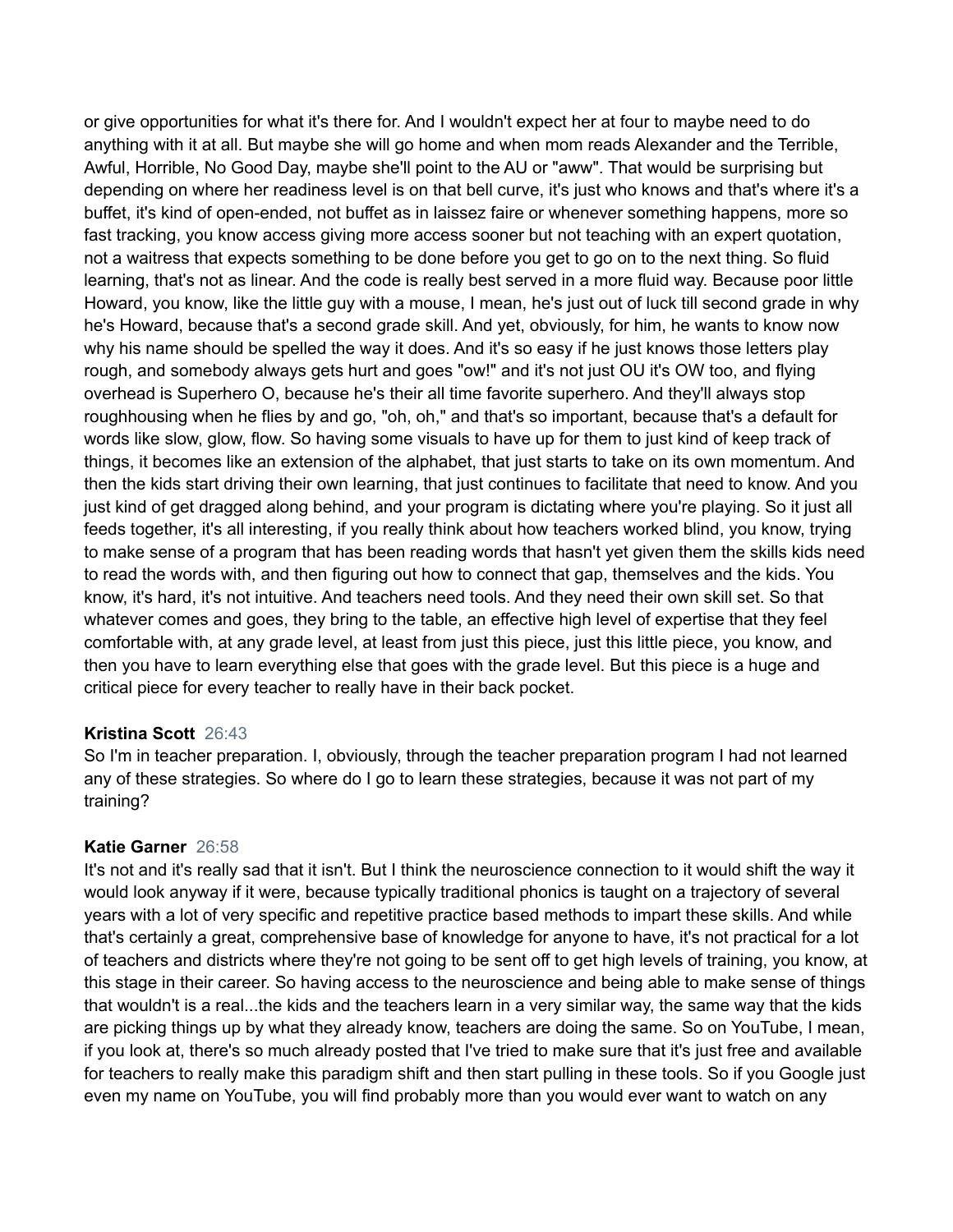concept that you're probably trying to teach that involves the code, whether it's higher level concepts with multisyllabic words, or working with little guys who literally don't know anything, or everything in between. If you just like I said, my name is Katie Garner, if you just even Google me alone, it'll pull up things underneath a little box and you can see things. Secret Stories is, it's not a program, it's really just a way to make sense of what otherwise wouldn't exist. There are, there's not stuff because it's not a program. But there's a book, posters, and CD that can be gotten to be comprehensive with it. But in my workshops or in my sessions, I really make sure to give teachers a download that is filled with everything I use, share, and show to make all these points I'm talking about. So they can actually take it and use it the very next day in their classroom. If they want to be comprehensive and go all the way with it and have all of the anchors up so that they're removing themselves from the kid's process independently to get back, then that's available for them to do that. I just make sure that they've got what they need to really make this shift in their thinking. And even that download is available to anybody that wants to get it now. And it's free. And it's on the website. There's actually a couple websites you could go to. But if you go to the secretstories.com or Katygarner.com, and you go to the conferences page, there's a drop down menu, it's a session packet handout. It's about 65 pages, and each page has about two or three clickable links that go to those videos that go to anchor posters, strategy packs, everything's free. And you can just really kind of go down different rabbit holes and see, you know, how to learn more about whatever it is that's really making it difficult for your kids to connect with skills.

## **Kristina Scott** 29:47

Thank you, Katie, and thank you for making all of that free. I think that'll be super beneficial to our teachers especially because like I said, I was never prepared in any of what our conversation has been.

### **Katie Garner** 29:58

Me neither. And it's so important. And it's so easy. And anytime you can take something that's in opposition to the way the brain learns and line it up with the brain system for learning, it should feel easy. It should feel very natural. And so it's fun.

### **Kristina Scott** 30:13

As you shared your brief examples in our conversation today, I'm like, "oh that makes sense."

### **Katie Garner** 30:16

I hope they make sense out of context. In the session, I know what I talked about before. And here I'm saying things that you did, I mentioned this piece that goes underneath that. So hopefully, it all comes together. But if not, on that YouTube channel are a lot of...also from national conferences, where I'll do keynotes or general sessions, and then breakouts, a lot of those are videos, and that's fine with me. And so they're up there, you can find conferences... so if you don't ever get to go to a conference like this one, because this is a wonderful conference, but not every teacher gets to come, you know, and leave their school. So you can also kind of get the same idea of what I'm talking about and snippets here by looking at some of those hour long session or keynote videos and get a good,fuller picture of how this all fits together.

# **Kristina Scott** 30:59